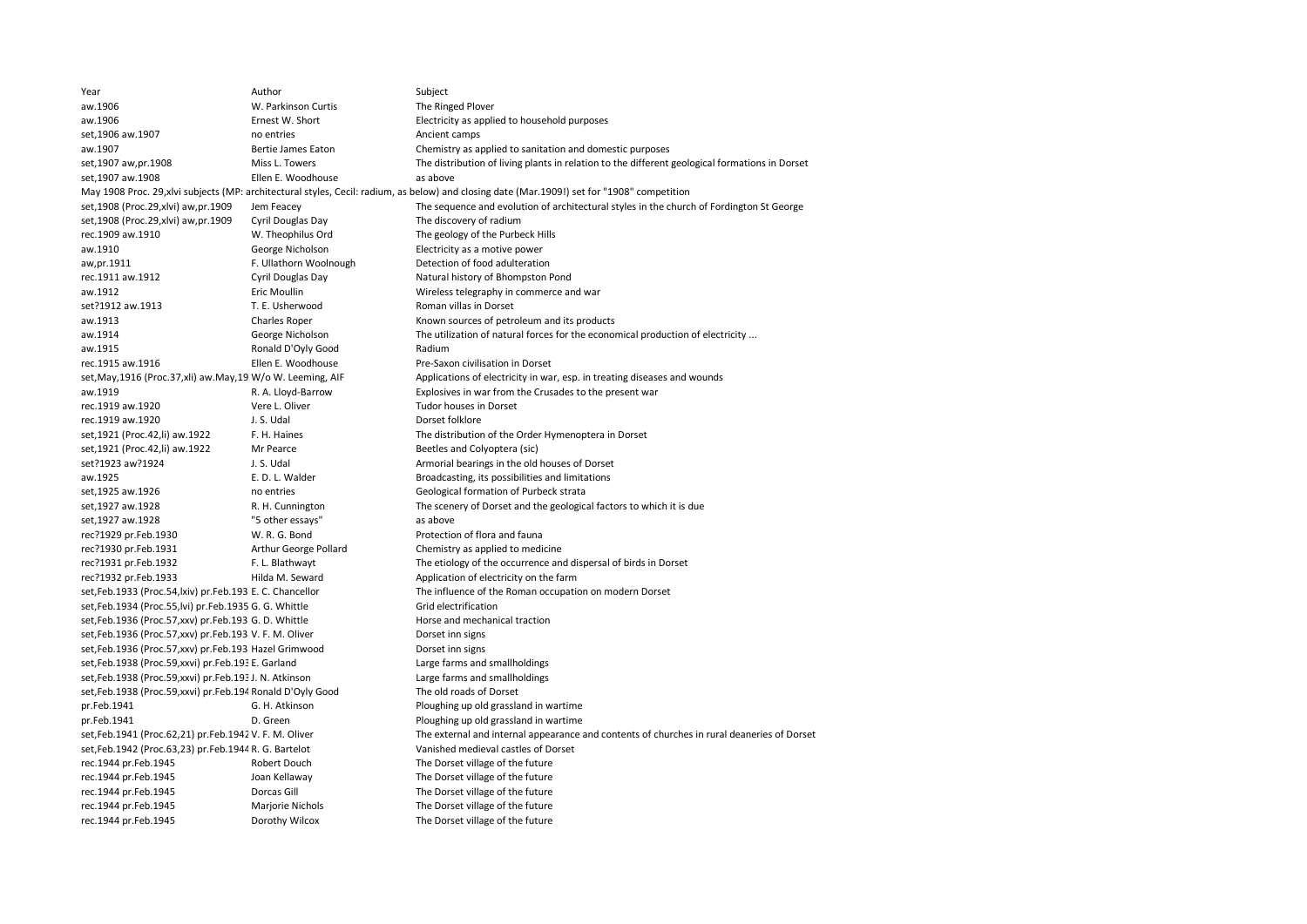set.Feb.1946 pr.Feb.1947 rec.1950 pr.Feb.1951 set,1964 (Proc.86,21) pr.May,1965

rec.1945 pr.Feb.1946 Hazel Grimwood Charminster Church<br>
Set Feb 1946 pr. Feb 1947 (Charminster Church Charminster Church Charminster Church Charminster Church Charminster Church Charminster Church Charminster Church Charmi rec.1948 pr.Feb.1949 **Dorothy Nash** Borothy Nash Historical events in Dorchester<br>
Fistorical events in Swanage Catharine Oakley Historical events in Swanage Catharine Oakley<br>
M. E. S. Dort **Example 2018** Ensilage on the farm rec.1950 pr.Feb.1951 Oliver C. Salisbury Ensilage on the farm rec.1952 pr.Feb.1953 C. Eve[r]leigh Modern methods in harvesting care and the C. Eve[r]leigh methods in harvesting<br>
set,Feb.1953 pr.Feb.1954 Joseph Fowler The almshouse of St John, Sher Joseph Fowler The almshouse of St John, Sherborne set,Feb.1953 pr.Feb.1954 Patrick Macnaghton Napper's Mite, Dorchester rec.1954 pr.Feb.1955 Christopher Roy Legg Myxomatosis<br>
rec.1954 pr.Feb.1955 Margaret Worthington Myxomatosis Margaret Worthington Myxomatosis rec.1955 pr.Feb.1956 Arthur J. Bull The conservation and study of birdlife in Dorset rec.1955 pr.Feb.1956 Miss T. F. Almack The conservation and study of birdlife in Dorset rec.1956 pr.Feb.1957 Christopher Roy Legg Trees in country and town<br>
rec.1958 pr.Mav.1959 Christopher Roy Legg Recent changes in the flora rec.1959 pr.May,1960 H. S. L. Dewar Dorset windmills, watermills and horsemills rec.1959 pr.May,1960 Michael John Way (of Clouds Hill) Dorset windmills, watermills and horsemills rec.1960 pr.1961 H. C. Stone Shop fronts in Dorset erected before 1880 rec.1961 pr.May,1962 Miss J. Dexter Photos of Dorset tollgate houses rec.1961 pr.May,1962 Miss A. Rogers Photos of Dorset tollgate houses set?1962 pr.May,1963 Alan Penny Icehouses in Dorset set?1962 rec.1962 pr.May,1963 Jill Rosemary Brewer Icehouses in Dorset pr.May,1964 Jeremy Robert Howson Photos/sketches of horse troughs pr.May,1964 Julian Romanes Photos/sketches of horse troughs pr.May,1964<br>set.1964 (Proc.86.21) pr.May.1965 Christine Boon<br>Dorset harbours and maritime trade set,1964 (Proc.86,21) pr.May,1965 Judith Wallis Dorset harbours and maritime trade set,1964 ((Proc.86,21) pr.May,1965 Julian Romanes Photos of milestones in Dorset set,1964 ((Proc.86,21) aw.1965 Jeremy Robert Howson Photos of milestones in Dorset rec.1965 aw.1966 **State State State Lucking Railways of Dorset** John Horace Lucking Railways of Dorset rec.1965 aw.1966 **P. Henshaw** P. Henshaw Railways of Dorset rec.1965 aw.1966 **F. J. W. Baggs** Railways of Dorset rec.1965 aw.1966 John Lewis Dickson Railways of Dorset rec.1965 aw.1966 Michael Colin Whittle Railways of Dorset rec.1965 aw.1966 Peter Foster Railways of Dorset rec.1965 aw.1966 C. Neale Railways of Dorset set?1965 aw.1966 **Patrick Merritt** Recital of a poem of Wm. Barnes set,1966 aw.1967 **Barbara M. Kerr** Barbara M. Kerr **Dorset fields and their names** set,1966 aw.1967 **Julian Romanes** Dorset fords and watersplashes rec.1967 aw.1968 Martin Saffery Tithe barns and other barns rec.1968 aw.1969 Margaret Pearson The Arts and crafts of Hardy's Dorset rec.1968 aw.1969 Elizabeth O. Cockburn The Arts and crafts of Hardy's Dorset rec.1970 aw.1971 Peter W. Lock Deserted medieval sites in Dorset rec.1970 aw.1971 Joan Brocklebank Deserted medieval sites in Dorset rec.1970 aw.1971 Miss J. B. Lang Deserted medieval sites in Dorset set,1971 (Proc.93,21) pr.Jun.1972 Elizabeth O. Cockburn The development of stone-quarrying in Dorset set,1971 (Proc.93,21) pr.Jun.1972 A. G. Waite The development of stone-quarrying in Dorset set,1971 (AR1972,20) pr.Jun.1972 Christopher Beling Drawing/painting of oldest house in locality set,1972 (AR1972,19) pr.Jun.1973 Donald Young Extraction and conservation of water in Dorset set,1972 (AR1972,19) pr.Jun.1973 Lilian Diaper Extraction and conservation of water in Dorset

set,1951 pr.Feb.1952 Hon. James W. Best Afforestation in Dorset, the case for hardwood versus softwoods<br>
rec.1952 pr.Feb.1953 C. Eve[r]leigh Modern methods in harvesting Recent changes in the flora and fauna of Dorset aw.1969 Christopher Dickson Photos of buildings or scenes described in the works of Hardy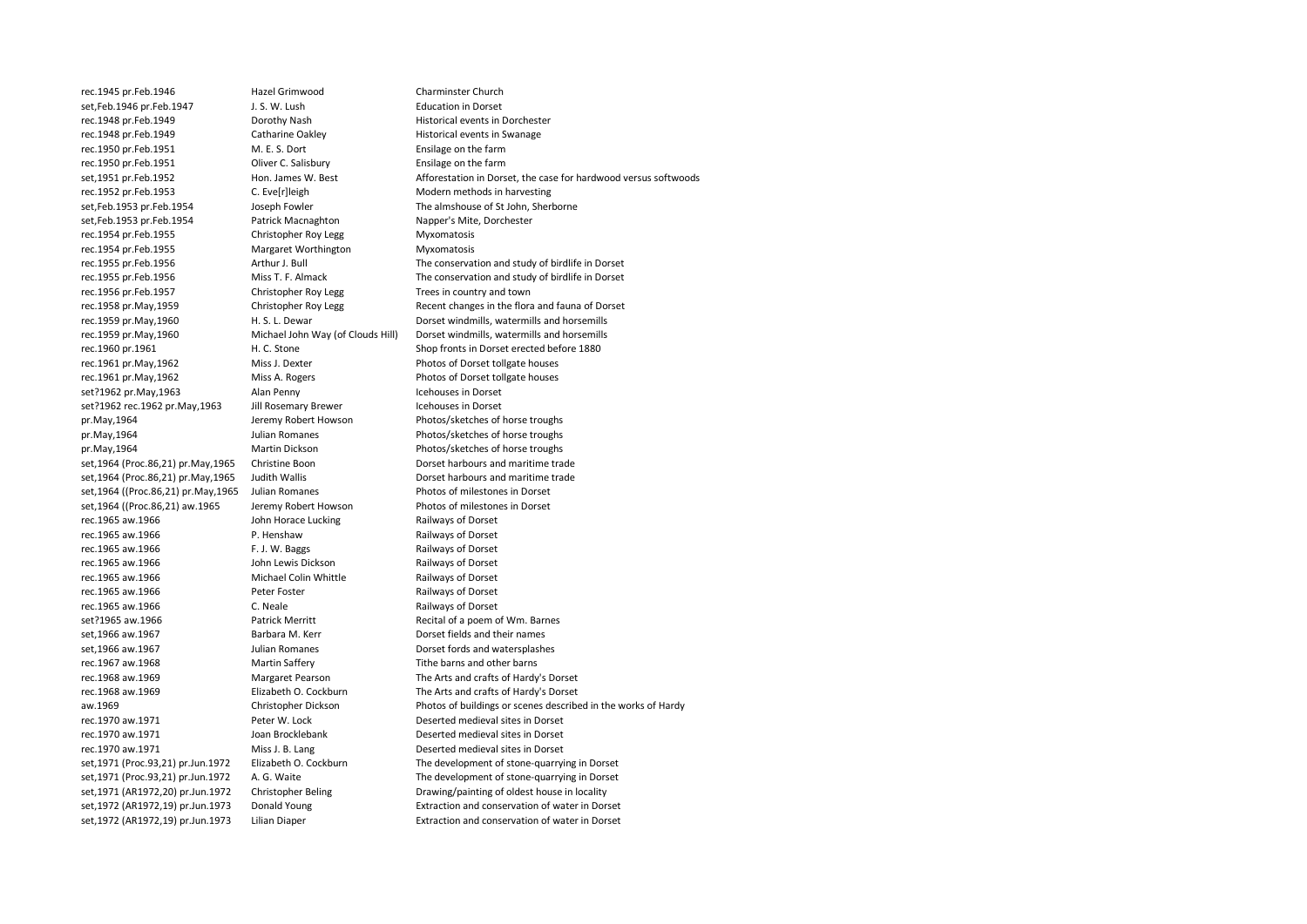| set, 1972 (AR1972, 19) pr. Jun. 1973                                                                            | <b>Edward Golding</b>                                            | Extraction and conservation of water in Dorset                                                               |
|-----------------------------------------------------------------------------------------------------------------|------------------------------------------------------------------|--------------------------------------------------------------------------------------------------------------|
| set, 1972 (AR1972, 20) pr.Jun. 1973                                                                             | Fiona Goodson                                                    | A Dorset river                                                                                               |
| set, 1973 (NL, Dec. 1973, 3) pr. Jun. 1974 Elizabeth O. Cockburn                                                |                                                                  | History of brewing in Dorset                                                                                 |
| set, 1973 (NL, Dec. 1973, 4) pr. Jun. 1974 Thomas Anderson                                                      |                                                                  | Around the year on a farm                                                                                    |
| set, 1974 (NL4, Dec. 1974, 3) rec. 1975 p Glanville J. Davies                                                   |                                                                  | Dorset and the Newfoundland fisheries                                                                        |
| set,1974 (NL4,Dec.1974,3) rec.1975 p Elizabeth O. Cockburn                                                      |                                                                  | Dorset and the Newfoundland fisheries                                                                        |
| set, 1974 (NL4, Dec. 1974, 3) rec. 1975 Lilian Diaper                                                           |                                                                  | Dorset and the Newfoundland fisheries                                                                        |
| set, 1974 (NL4, Dec. 1974, 3) rec. 1975                                                                         | <b>Gregory Stevens Cox</b>                                       | Dorset and the Newfoundland fisheries                                                                        |
| June 1976: MP trustees announce no more set subjects, but original research will be required. NL8, Dec. 1976, 6 |                                                                  |                                                                                                              |
| set?1975 rec.1976 pr.Jun.1977                                                                                   | J. Thurley                                                       | Dorset horse-drawn wagons                                                                                    |
| set?1975 rec.1976 pr.Jun.1977                                                                                   | R. F. Gange (not Genge)                                          | Dorset horse-drawn wagons                                                                                    |
| set?1975 rec.1976 pr.Jun.1977                                                                                   | Miss J. B. Lang                                                  | Dorset horse-drawn wagons                                                                                    |
| rec.1977 pr.Jun.1978                                                                                            | Dr C. J. Wrigley                                                 | William Barnes and the social problem                                                                        |
| rec.1977 pr.Jun.1978                                                                                            | E. C. Chaplin (not Chapman)                                      | Social structure of a Dorset village in C19 (not William Barnes and the social problem)                      |
| rec.1977 pr.Jun.1978                                                                                            | Miss L. D. Jones                                                 | Neolithic stone artefacts                                                                                    |
| rec.1978 pr.Jun.1979                                                                                            | <b>Shirley Percival</b>                                          | Lytchett Matravers, a Dorset village 200 years ago                                                           |
| rec.1979 pr.Jun.1980                                                                                            | Anne Horsfall                                                    | Changes in the habitats of Dorset flora since 1931                                                           |
| rec.1979 pr.Jun.1980                                                                                            | Eric M. Garrett                                                  | The school at Bradford Abbas                                                                                 |
| rec.1979 pr.Jun.1980                                                                                            | Eric M. Garrett                                                  | A man of the village [Harry James Gillham, Bradford Abbas]                                                   |
| rec.1979 pr.Jun.1980                                                                                            | H. S. Poole                                                      | Powerstock                                                                                                   |
| rec.1979 pr.Jun.1980                                                                                            | Mrs D. Payne                                                     | <b>Charlton Marshall</b>                                                                                     |
| rec.1980 pr.Jun.1981                                                                                            | John Campbell-Kease                                              | The place names of Hazelbury Bryan                                                                           |
| rec.1980 pr.Jun.1981                                                                                            | P. Jones                                                         | Local history of Frome St Quintin                                                                            |
| rec.1980 pr.Jun.1981                                                                                            | R. L. C. Wood                                                    | Changes in the county boundary                                                                               |
| rec.1980 pr.Jun.1981                                                                                            | F. R. L. Bath                                                    | Thornford (not Cornford), a vanishing hamlet                                                                 |
| rec.1981 pr.Jun.1982                                                                                            | David Viner                                                      | Wimborne-Puddletown Turnpike Trust                                                                           |
| rec.1981 pr.Jun.1982                                                                                            | <b>Bernard Jones</b>                                             | William Barnes' poetry and publishing history                                                                |
| rec.1981 pr.Jun.1982                                                                                            | S. C. S. Brown                                                   | James Dale of Glanvilles Wooton                                                                              |
| rec.1981 pr.Jun.1982                                                                                            | A. Mister                                                        | From public house to place of worship                                                                        |
| rec.1982 pr.Jun.1983                                                                                            | John Campbell-Kease                                              | Search for an 11th cent. village name [Hazelbury Bryan]                                                      |
| rec.1982 pr.Jun.1983                                                                                            | Benjamin G. Cox                                                  | Former endowed schools of Blandford Forum                                                                    |
| rec.1982 pr.Jun.1983                                                                                            | Jean Coull                                                       | Pimperne, the story so far                                                                                   |
| rec.1982 pr.Jun.1983                                                                                            | Mary Poston                                                      | Vietnamese boat people in Bridport                                                                           |
| rec.1983 pr.Jun.1984                                                                                            | Jeremy Harte                                                     | Folklore of archaeological sites in Dorset                                                                   |
| rec.1983 pr.Jun.1984                                                                                            | Joan Brocklebank                                                 | The Dollings of Dunshay, Worth Matravers                                                                     |
| rec.1983 pr.Jun.1984                                                                                            | John Campbell-Kease                                              | Towards the origins of a Dorset village, Hazelbury Bryan                                                     |
| rec?1983 (so Dickson)                                                                                           | Richard E. Jones                                                 | Effects of enclosure and development of 19th cent. communications, Frome St Quintin                          |
| rec.1985 pr.Jun.1986                                                                                            | M. J. Flame                                                      | Poor Law administration in Poole 1835-1845                                                                   |
| rec.1985 pr.Jun.1986                                                                                            | Laurence Keen and Charlotte Lindgre Engravings of William Barnes |                                                                                                              |
| rec.1985 pr.Jun.1986                                                                                            | Karen Read (Mrs K. Lewenden)                                     | The transition and decline of local singing styles                                                           |
| rec.1985 pr.Jun.1986                                                                                            | Alan Penny                                                       | I'm sorry there's no icehouse                                                                                |
| rec.1985 pr.Jun.1986                                                                                            | Christopher Holleyoak                                            | Weymouth in spring/summer 1914                                                                               |
| rec.1985 pr.Jun.1986                                                                                            | Mrs C. Steel                                                     | Ringmoor                                                                                                     |
| rec.1985 pr.Jun.1986                                                                                            | Mrs S. Denny                                                     | Duck Street, Hilton                                                                                          |
| rec.1986 pr.Jun.1987                                                                                            | R. Morris                                                        | Dorset by-election 1831                                                                                      |
| rec.1986 pr.Jun.1987                                                                                            |                                                                  | Mrs Irene Jones and Mr R. E. G. Jones Westminster Estate cottages, Stalbridge                                |
|                                                                                                                 | Miss M. W. Thompson                                              | Memoirs of Lady Grogan of Binghams Melcombe                                                                  |
| rec.1986 pr.Jun.1987<br>rec.1986 pr.Jun.1987                                                                    | Frank Brown                                                      | Without honour (development of Stinsford Corner)                                                             |
|                                                                                                                 | F. C. Hopton                                                     |                                                                                                              |
| rec.1987 pr.Jun.1988                                                                                            | S. C. S. Brown                                                   | The 1830 parliamentary election in Shaftesbury<br>A biographical account of some Dorset entomologists        |
| rec.1987 pr.Jun.1988                                                                                            |                                                                  |                                                                                                              |
| rec.1989 pr.Jun.1990                                                                                            | Anne Hosford (not Horsford)                                      | The Bulbarrow turnpike and the Portmans<br>The stained glass windows of St Mary's Church, Sturminster Newton |
| rec.1990 pr.Jun.1991                                                                                            | <b>Nancy Armstrong</b>                                           |                                                                                                              |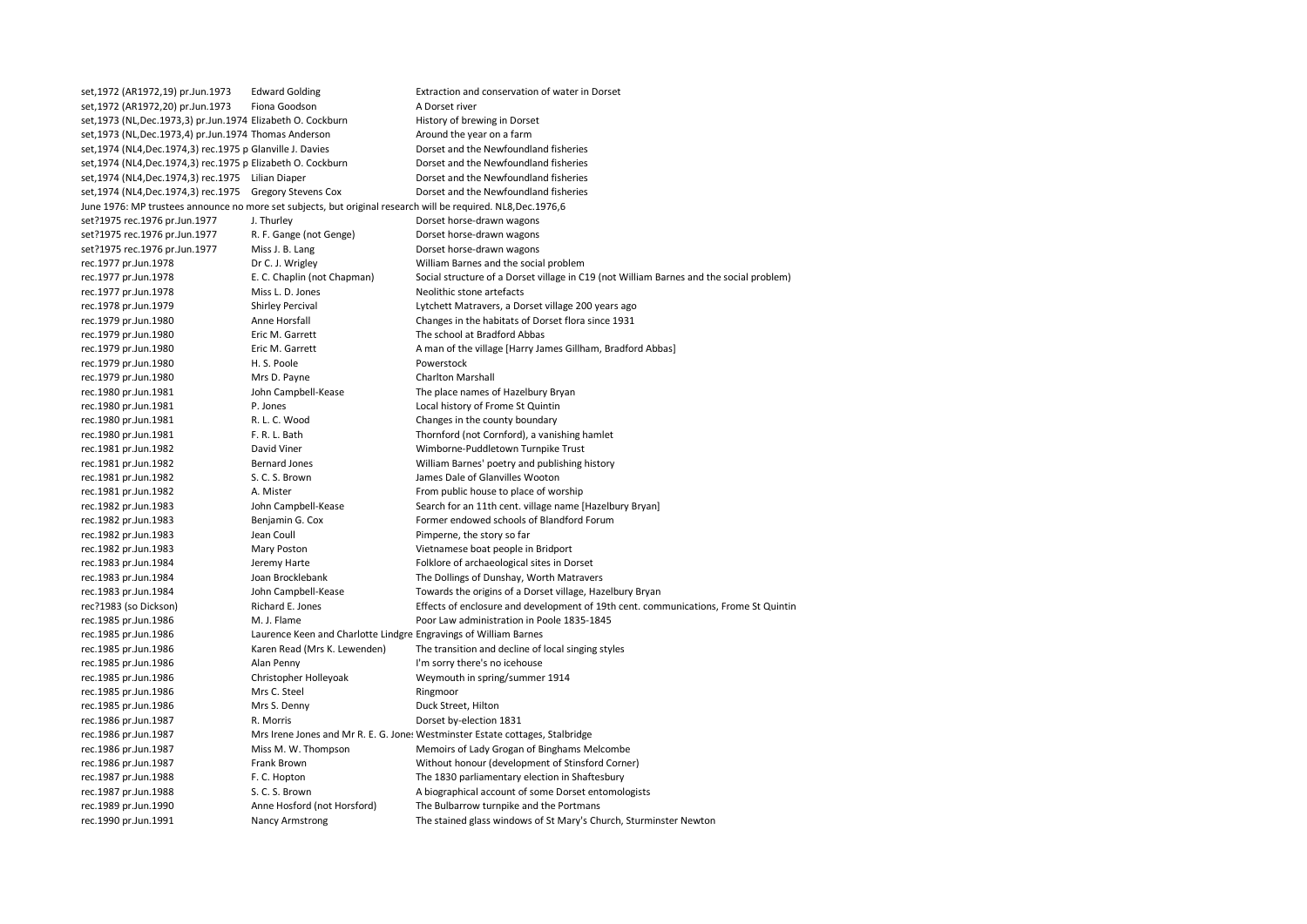| rec.1990 pr.Jun.1991                                                                                      | Harry Johnston        | A way of life                                                                   |
|-----------------------------------------------------------------------------------------------------------|-----------------------|---------------------------------------------------------------------------------|
| rec.1990 pr.Jun.1991                                                                                      | Eric M. Garrett       | Bradford Abbas in the 19th century                                              |
| rec.1990 pr.Jun.1991                                                                                      | <b>Elinor Murphy</b>  | Anglo-Saxon origins of Shaftesbury Abbey                                        |
| rec.1990 pr.Jun.1991                                                                                      | E. R. (Ted) Ward      | Freddie Guest and the East Dorset constituency                                  |
| rec.1990 pr.Jun.1991                                                                                      | Rosemary Hunter       | Neptune's flagship: Enterprise Neptune in Dorset                                |
| rec.1990 pr.Jun.1991                                                                                      | Patricia Spooner      | Lulworth Cove Heritage Centre                                                   |
| rec.1990 pr.Jun.1991                                                                                      | B. Cox                | The former Manor of Dame Marie (Damory) at Blandford                            |
| rec.1991 pr.Jun.1992                                                                                      | Philip Temple         | The macro-invertebrates of fourteen West Dorset ponds                           |
| rec?1991                                                                                                  | Anita Llewellyn       | Inns in Shaftesbury                                                             |
| rec.1992 pr.Jun.1993                                                                                      | Irene Jones           | The Stalbridge estate 1780-1854                                                 |
| rec.1992 pr.Jun.1993                                                                                      | N. G. Wilkins         | Quakers in Ryme Intrinseca                                                      |
| rec.1992 pr.Jun.1993                                                                                      | <b>Wendy Malet</b>    | Operation Bypass (A303)                                                         |
| rec.1992 pr.Jun.1993                                                                                      | G. D. Squibb          | Elizabeth Ham in the West Country                                               |
| rec.1993 pr.Jun.1994                                                                                      | Anne Horsfall         | Ancient woodland in Dorset                                                      |
| rec.1993 pr.Jun.1994                                                                                      | Christine M. Anderson | Printers and printing in Dorchester before C20                                  |
| rec.1993 pr.Jun.1994                                                                                      | D. Margaret H. Reeby  | Weymouth's Spas: Nottington and Radipole                                        |
| rec.1993 pr.Jun.1994                                                                                      | Michael J. Hickman    | Dials in Dorset                                                                 |
| rec.1993 pr.Jun.1994                                                                                      | Geoffrey Nightingale  | Beech Farm, Warmwell                                                            |
| rec.1994 pr.Jun.1995                                                                                      | James M. Anderson     | Dairy farming in the Blackmore Vale 1948-1968                                   |
| rec.1994 pr.Jun.1995                                                                                      | Tara Syeda Hansford   | A piece of landscape                                                            |
| rec.1994 pr.Jun.1995                                                                                      | Philip Temple         | West Dorset ponds 1960-1990                                                     |
| rec.1995 pr.Jun.1996                                                                                      | Eric M. Garrett       | Bradford Abbas, changes in the twentieth century                                |
| rec.1995 pr.Jun.1996                                                                                      | Denis Shaw            | Clergy evicted from their livings during the Commonwealth                       |
| rec.1995 pr.Jun.1996                                                                                      | Michael J. Hickman    | Admiralty shutter telegraph, the Dorset stations, a 1995 review                 |
| rec.1995 pr.Jun.1996                                                                                      | Rosemary H. Hunter    | The National Trust 1895-1995: South Dorset Assn's first year                    |
| rec.1996 pr.Jun.1997                                                                                      | James Rattue          | The Downland parish: Gussage All Saints in the 17th cent.                       |
| rec.1996 pr.Jun.1997                                                                                      | Gwen Yarker           | A Victorian's view of Dorset: the life and watercolours of Henry Joseph Moule   |
| rec.1996 pr.Jun.1997                                                                                      | Cecil F. Amor         | Stone circles of West Dorset                                                    |
| pr.Jun.1997                                                                                               | Emma McCormack        | History A level                                                                 |
| rec.1997 pr.July,1998                                                                                     | Alan Penny            | Design of the portcullis defences in the gatehouses at Corfe Castle             |
| rec.1997 pr.July,1998                                                                                     | Cecil F. Amor         | The nonconformist Taylors of Bridport                                           |
| rec.1997 pr.Jul.1998                                                                                      | Rosemary H. Hunter    | The two years' idyll: Hardy and Emma at Riverside, Sturminster Newton 1876-1878 |
| rec.1998 pr.Jun.1999                                                                                      | Francis J. Murphy     | Lyme Regis: trade and population 1575-1725                                      |
| rec.1998 pr.Jun.1999                                                                                      | G. A. Chester         | Identification of four casts of the heads of men hanged in Dorchester           |
| rec.1998 pr.Jun.1999                                                                                      | E. P. Johnson         | Press gangs in Dorset (with 3 photos)                                           |
| rec.1998 pr.Jun.1999                                                                                      | Eileen Dickson        | The Scout movement in Dorchester 1909-1985                                      |
| June 1999: trustees invite essays on "Christianity in Dorset" for next issue of Proceedings, AR1999,48-49 |                       |                                                                                 |
| rec.1999 pr.Jun.2000                                                                                      | Rosemary H. Hunter    | Duke of Edinburgh's visit to Chesil Beach Centre                                |
| rec.2000 pr.Jun.2001                                                                                      | Eileen Dickson        | Village Scout groups in the Dorchester district 1924-2000                       |
|                                                                                                           | Jo Draper             | Agricultural riots of 1830                                                      |
| rec.2001 pr.Jun.2002<br>rec.2001 pr.Jun.2002                                                              | G. A. Chester         | Bridal pregnancy custom at Portland in 18th-19th centuries                      |
|                                                                                                           | David James           | History of Waddon near Portesham                                                |
| rec.2001 pr.Jun.2002                                                                                      |                       |                                                                                 |
| rec.2001 pr.Jun.2002                                                                                      | Rosemary H. Hunter    | <b>Bicentenary of William Barnes</b>                                            |
| ?2002                                                                                                     | Jo Draper             | " Acts of oppression by  Christians in 1874"                                    |
| rec.2003 pr.Jun.2004                                                                                      | Michael G. Morris     | The weevils of the Dorset coast                                                 |
| rec.2003 pr.Jun.2004                                                                                      | Glanville J. Davies   | Privateers and prizes 1775-1815                                                 |
| rec.2003 pr.Jun.2004                                                                                      | Cecil F. Amor         | Religious factions in Dorset                                                    |
| rec.2003 pr.Jun.2004                                                                                      | Susan Dean            | James Brown, Purbeck quarryman                                                  |
| rec.2004 pr.Jun.2005                                                                                      | T. W. Jesty           | <b>Watercress in Dorset</b>                                                     |
| rec.2004 pr.Jun.2005                                                                                      | <b>Edward Norman</b>  | The Monastery of Shaftesbury                                                    |
| rec.Jan.2006 pr.Jun.2006                                                                                  | Judith Ford           | <b>Black slaves in Dorset</b>                                                   |
| rec.2005 pr.Jun.2006                                                                                      | Rosemary H. Hunter    | Wreck of the Abergavenny and death of Capt. John Wordsworth                     |